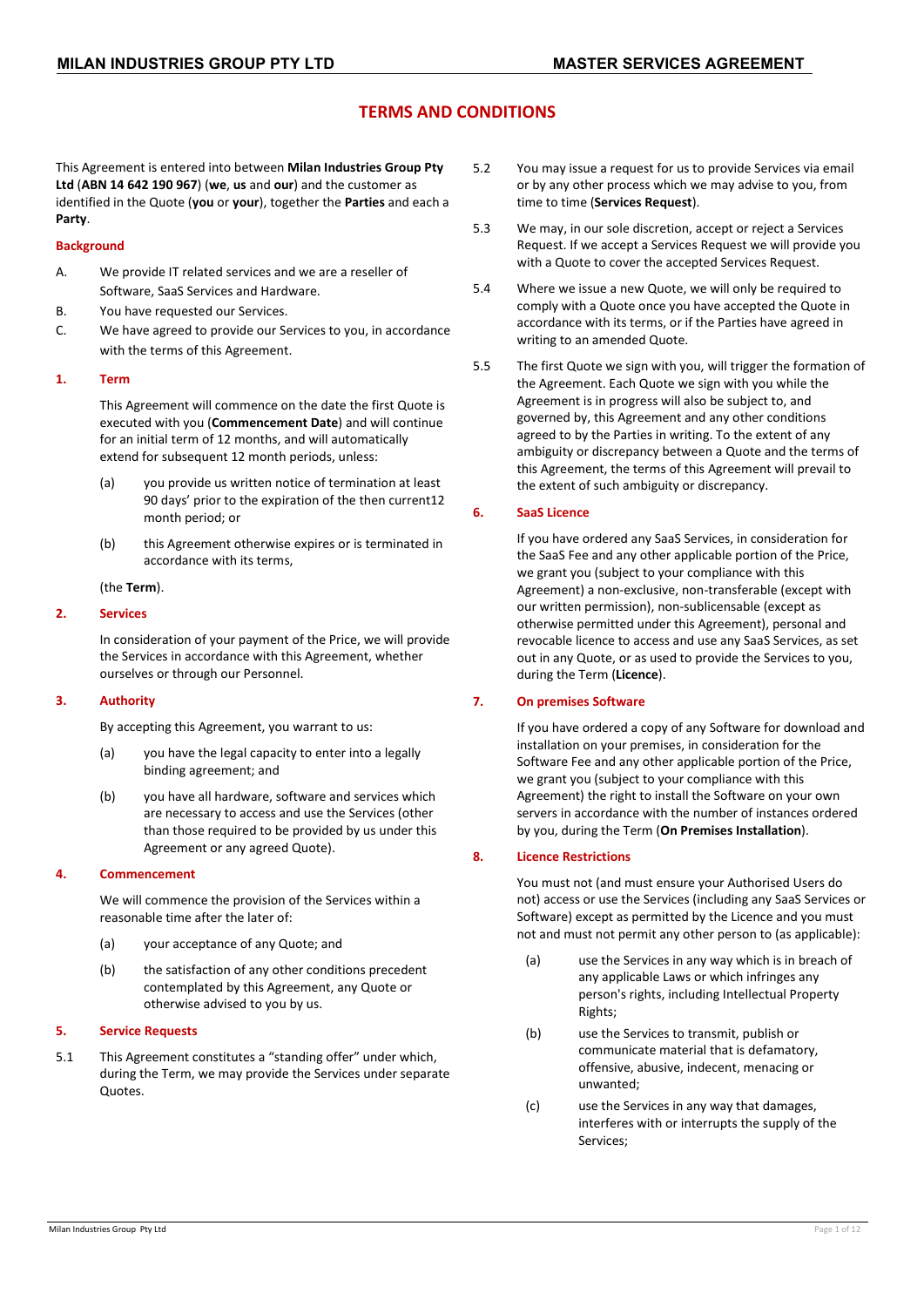- (d) introduce malicious programs into our hardware and software or Systems, including viruses, worms, trojan horses and e-mail bombs;
- (e) reveal your Services account's password to others or allow others to use your Services account (other than Authorised Users);
- (f) use the Services to carry out security breaches or disruptions of a network. Security breaches include accessing data where you are not the intended recipient or logging into a server or account that you are not expressly authorised to access or corrupting any data (including network sniffing/monitoring, pinged floods, packet spoofing, denial of service and forged routing information for malicious purposes);
- (g) use any program/script/command, or send messages of any kind, with the intent to interfere with, or disable, any person's use of the Services;
- (h) send any form of harassment via email, or any other form of messaging, whether through language, frequency, or size of messages or use the Services in breach of any person's privacy (such as by way of identity theft or "phishing"); or
- (i) use the Services to circumvent user authentication or security of any of our networks, accounts or hosts or those of members or suppliers.

# **9. Authorised Users**

- 9.1 If set out in any Quote, you agree that the Licence for the SaaS Services permits you to access and use the Services in accordance with the number of Authorised Users, as set out in any Quote.
- 9.2 You may, at any time during the Quote Term, increase the number of Authorised Users by adding a allowing a new Authorised User to use the SaaS Services and we will apply new fees (and support fees if relevant) for such increased Authorised Users from the next Payment Date.

## <span id="page-1-1"></span>**10. Leasing the Hardware**

- 10.1 Where we agree to lease Hardware to you, in consideration for your payment for the Hardware, we will provide to you the Hardware as set out in any Quote.
- 10.2 We own the Hardware and you take the Hardware as bailee only.
- 10.3 During the Term for any leased Hardware, despite any provision to the contrary, to the maximum extent permitted by law, you acknowledge and agree:
	- (a) to ensure that you have any necessary permissions or consents to install and use the Hardware (including any strata or building management consent);
	- (b) to the fullest extent possible to not allow anyone to interfere or otherwise tamper with the functioning of the Hardware;
	- (c) to protect and maintain the Hardware and keep it in good order and condition;
	- (d) to ensure that only trained Authorised Users use the Hardware;
- (e) that you are responsible for any loss, cost, theft, damage, vandalism or destruction of or to the Hardware;
- (f) that no such loss, cost, theft, damage or destruction of or to the Hardware will impair or frustrate any of your obligations under this Agreement (including, without limitation, payment of the Price); and
- (g) we may take such steps as may be necessary or desirable in order to protect or enforce our rights under the delivery clause [11](#page-1-0) (including giving us and our agents the right to enter your premises) and you agree to sign such documents and do such things as we may reasonably require in such regard.
- 10.4 Unless otherwise advised by us, you are not permitted to otherwise conduct any support, maintenance and/or otherwise tamper with the leased Hardware or permit any third party not authorised by us to do so. We have no obligation to provide any Services for, and provide no warranties in respect to, the Hardware, or any part of the Hardware, which has been provided by or modified by a person other than us.
- 10.5 Upon expiry or termination of this Agreement or an applicable Quote for the leased Hardware, you are responsible for returning all leased Hardware to us at your cost.
- 10.6 Unless expressly set out in a Quote that the specified Hardware is to be purchased, all Hardware will be leased and this claus[e 10](#page-1-1) will apply.

# <span id="page-1-0"></span>**11. Delivery of Hardware**

- 11.1 We will take reasonable steps to deliver the Hardware in the manner and within the delivery lead time agreed with you in writing or in the Quote (as applicable) (**Delivery**).
- 11.2 For the avoidance of doubt, you agree estimated Delivery times are an estimate only and do not guarantee Delivery by the estimated date.
- 11.3 Where possible, Delivery of the Hardware will be made to the delivery location agreed with you in writing or in the Quote (as applicable).
- 11.4 We reserve the right to deliver Hardware by instalments and each delivery shall be regarded as separate.
- 11.5 You are obliged to take delivery of the Hardware and in taking delivery to do all acts reasonably expected of you for us to make delivery.
- 11.6 Upon reasonable request by you, we may amend a Delivery after it has been shipped where practicable and on terms agreed between the Parties.
- 11.7 If we fail to deliver some or all of the Hardware pursuant to what was agreed with you, you will not be entitled to cancel that purchase order or any other purchase order. We will not be obliged to accept any claims for non-delivered Hardware or non-conforming Hardware unless written notice of the claim is given to us within 5 Business Days after receipt of the delivery at the delivery location.
- 11.8 If you have taken delivery of the Hardware and you give notice that you reject the Hardware on the basis that the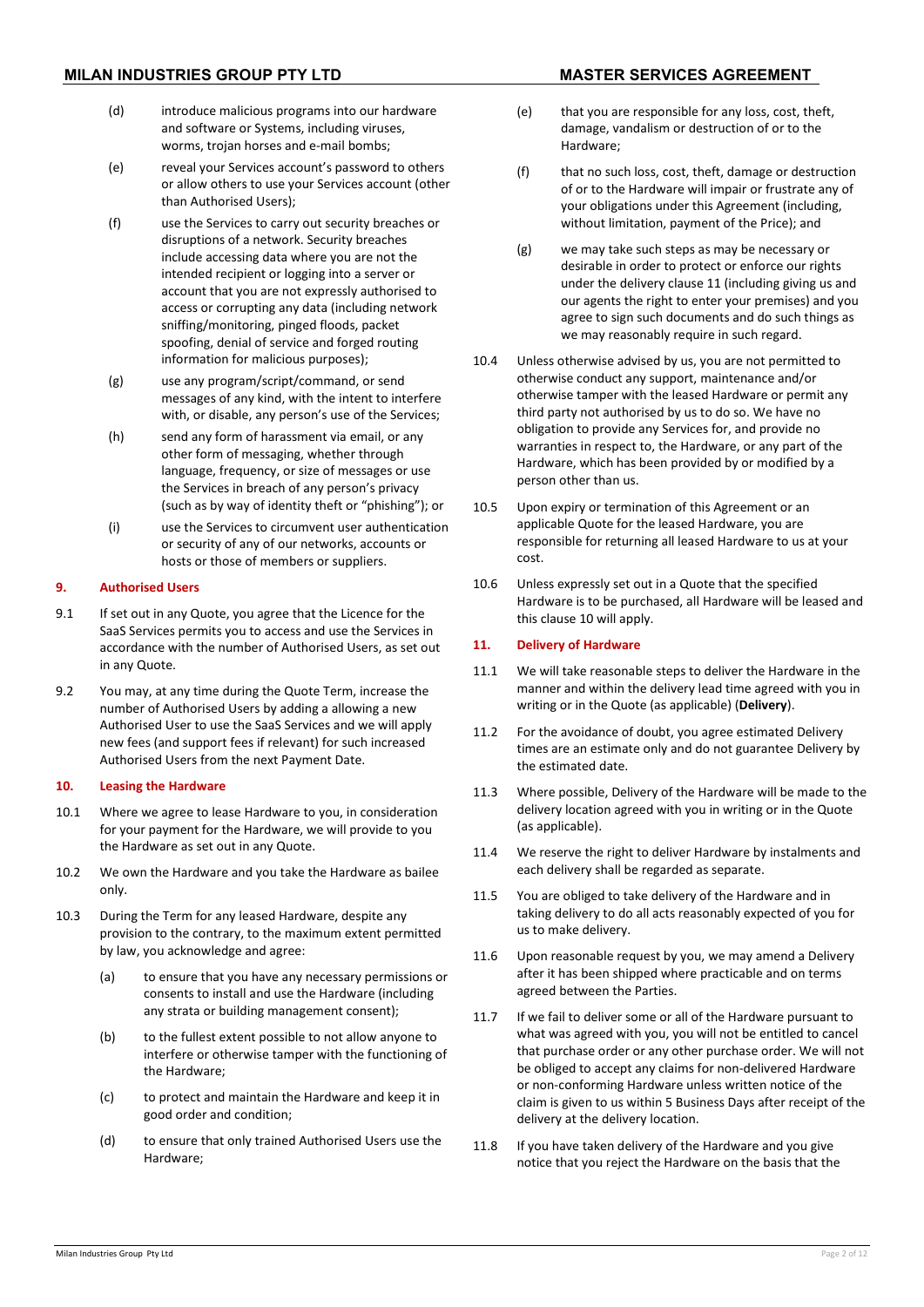Hardware does not comply with the Quote, you must take steps that are reasonable in the circumstances to preserve the Hardware as far as practicable in the state in which they were received in order to return the Hardware to us.

- 11.9 You must not alter, remove, conceal, or tamper with any batch numbers or other means of identification used in relation to the Hardware.
- 11.10 We will not be liable for any loss suffered by you arising out of any delay or failure to deliver the Hardware (or any part of them) or failure to deliver in the requested quantities.
- 11.11 Unless otherwise agreed between the Parties, you agree to pay for all Delivery Costs

#### **12. Suspension and Cancellation of Hardware Delivery**

- 12.1 We may suspend or cancel delivery of Hardware if:
	- (a) we reasonably believe that the Hardware may cause injury or damage or may infringe the Intellectual Property Rights of any person;
	- (b) we are unable to deliver the Hardware due to any event beyond our control; or
	- (c) any payment owing to us is overdue.
- 12.2 No such suspension or cancellation will in any way constitute admission of liability or fault on our part.

### <span id="page-2-0"></span>**13. Title and Risk in Purchased Hardware**

- 13.1 This clause [13](#page-2-0) will only apply where it is expressly set out in a Quote that the specified Hardware is to be purchased.
- 13.2 Until title to the purchased Hardware passes to you, you acknowledge and agree that:
	- (a) the purchased Hardware are held by you as a bailee for us; and
	- (b) we may take such steps as may be necessary or desirable in order to protect or enforce our rights under these delivery clause [11](#page-1-0) (including giving us and our agents the right to enter your premises) and you agree to sign such documents and do such things as we may reasonably require in such regard.
- 13.3 Title in the purchased Hardware and any replacement parts otherwise provided by us will not pass to you until you have paid the relevant Hardware Fee for those Hardware in full.
- 13.4 Risk of loss or damage to the purchased Hardware and any replacement parts provided by us will remain with us only until the Hardware has been dispatched from our premises. After that time risk of damage to, or loss or deterioration of, the Hardware from any causes passes to you.
- 13.5 Damage to or loss of the Hardware after risk has passed to you does not discharge you of your financial obligations under this Agreement unless the loss or damage is due to an act or omission of ours.

# **14. Your Obligations for Purchased Hardware and Leased Hardware**

14.1 You must, until all outstanding monies have been paid to us for purchased Hardware delivered to you, and for the Quote Term for all leased Hardware:

- (a) separately store those Hardware in such a way that makes it clear they are our property;
- (b) in the event of an Insolvency Event occurring in relation to you, we or our representative will be entitled, upon giving 2 Business Days' notice, to enter premises occupied by you to search for and remove any of those Hardware without in any way being liable to you. If the Hardware or any of them are wholly or partially attached to or incorporated in any other product, we may, when practical, remove them in any way necessary to remove the Hardware; and
- (c) all costs and expenses incurred by us as a result of taking action in accordance with paragraph (b) above, together with transportation and storage charges, will be immediately payable by you to us on demand.

# <span id="page-2-1"></span>**15. Security interest**

- 15.1 In this claus[e 15,](#page-2-1) PPSA means *Personal Property Securities Act 2009* (Cth). Unless otherwise defined in this Agreement, capitalised terms in this clause have the meanings given to them in the PPSA.
- 15.2 You acknowledge and agree:
	- our interest in the Hardware and all proceeds is a  $(a)$ Security Interest and this Agreement is a Security Agreement;
	- $(b)$ that you consent to us registering our Security Interest on the Personal Property Securities Register (including as a purchase money security interest) and you agree to provide all assistance reasonably required by us to facilitate Registration; and
	- $(c)$ that you waive your right to receive any notice under the PPSA (including notice of verification statement) unless the notice is required by the PPSA and cannot be excluded.
- 15.3 You acknowledge and agree that this Agreement is intended to create a Security Interest in the Property in the names of the respective title holders of the Property.
- 15.4 Without limiting our rights in this claus[e 15,](#page-2-1) you:
	- (a) charge the Property in favour of us with the repayment of all amounts owing by you under this Agreement (**Charge**);
	- (b) consent to any registration in connection with the Charge, including a registration under the PPSA, and a caveat or mortgage, as may be appropriate against the title of the Property including any register, or similar, maintained by any authority which is customarily used for that purpose;
	- (c) agree to execute any documents (including legal or statutory mortgages in favour of us over any real property not held on, or acquired after, the date of this Agreement and obtaining a solicitor's certificate for all interested parties in the Charge (including all Guarantors and any title holders of the Property) certifying that the relevant party has been explained the implications of entering the relevant documents) in form and substance acceptable to us acting reasonably and to pay on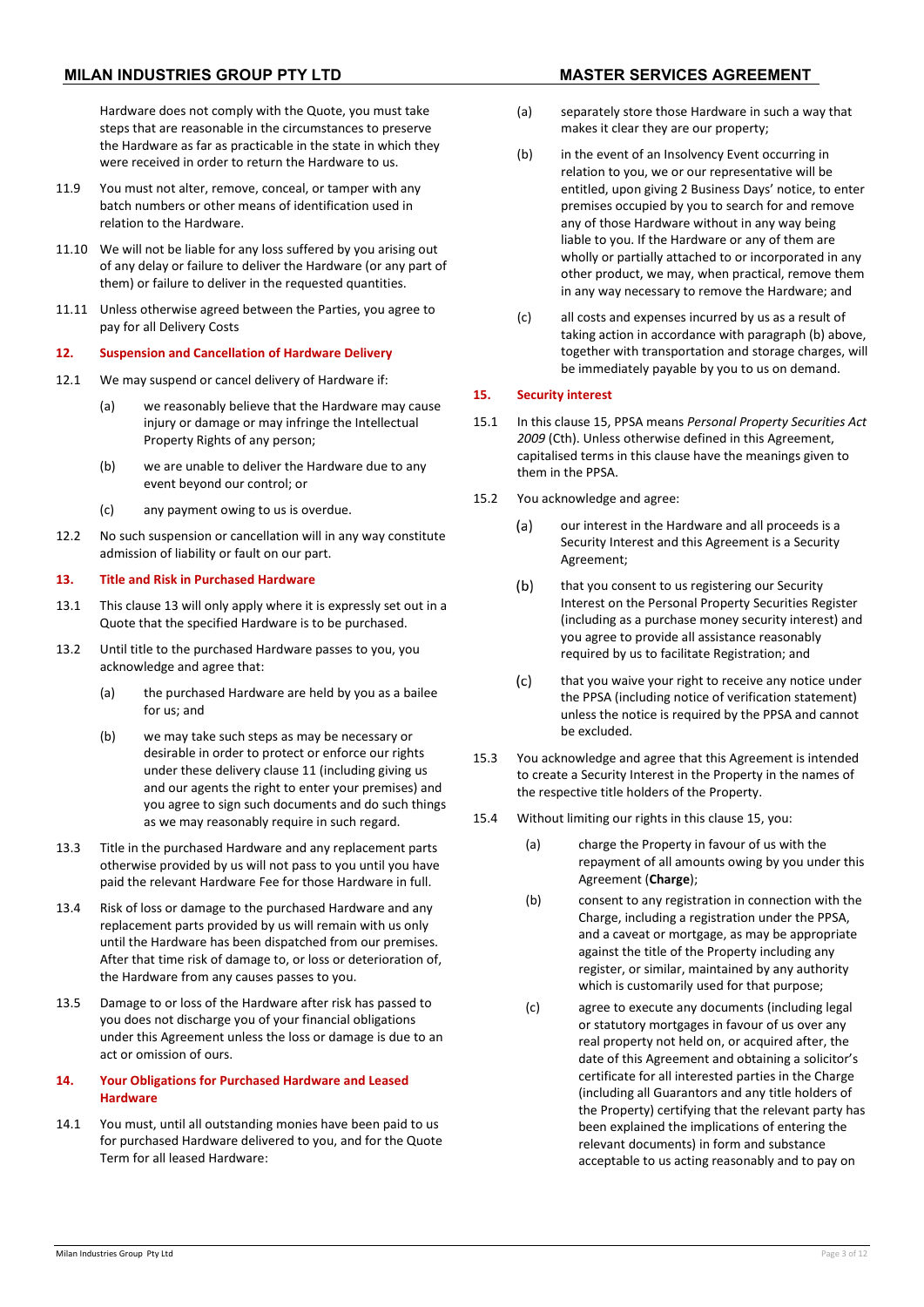demand any associated duties and registration  $f_{\text{PBC}}$ 

- (d) agree to promptly do all things that we reasonably require in connection with this claus[e 15;](#page-2-1) and
- (e) unconditionally and irrevocably agree to us procuring the registration of a caveat, mortgage or a notice of our Charge on any register.
- 15.5 You agree that we may call upon any Security Interest, and/or exercise our rights under this clause [15,](#page-2-1) only if you are in breach of this Agreement.
- 15.6 This clause [15](#page-2-1) will survive termination or expiry of this Agreement.

### **16. Manufacturer Warranty**

- 16.1 Nothing in this Agreement excludes or alters your rights under any warranty provided by a manufacturer of Hardware, SaaS Services or Software.
- 16.2 Nothing in this Agreement is intended to prevent you from directly contacting the manufacturer in relation to the warranty offered by the manufacturer or in relation to any other matter.

### **17. Professional Services**

In consideration for the Professional Services Fee and any other applicable portion of the Price, we will provide the Professional Services, as set out in any Quote.

# **18. Implementation Service**

In consideration for the Implementation Fee and any other applicable portion of the Price, we will provide the Implementation Services, as set out in any Quote.

#### **19. Development Services**

- 19.1 If available, you may request a bespoke solution or changes to the scope, functionality or nature of any SaaS Services and/or Software provided to you in any Quote, or the elements of the SaaS or Software used to provide the Services to you, via a written request provided to us.
- <span id="page-3-1"></span>19.2 Following notification, at our discretion, we may provide you with written notice in the form of a Quote setting out:
	- (a) the bespoke solution, or the changes required to the SaaS Services or Software and the development services required in respect of such changes (**Development Services**);
	- (b) the allocation of Intellectual Property Rights for the Development Services; and
	- (c) the fees required for us to undertake such Development Services (**Development Fee**).
- 19.3 If you agree to the proposed solution or changes, the Development Services and the Development Fees then, subject to the Parties signing an Quote and subject to this Agreement, we will provide the Development Services to you in consideration for payment of the Development Fee.

### **20. Support Services**

- 20.1 In consideration for Support Fee and any other applicable portion of the Price, we will provide you with the Support Services as set out in any Quote.
- 20.2 To request any Support Services you must use our online support ticketing system.
- 20.3 You acknowledge and agree that any questions or faults caused by software, hardware or other components which are not the subject of the Services are not included as part of the Support Services.

### **21. Service Levels**

We will use reasonable commercial efforts to respond to any fault in accordance with any service level agreement agreed between the Parties provided that:

- (a) you provide us immediate written notice of the fault;
- (b) you investigate and ascertain the cause of the fault and provide to us all necessary information relevant to the fault (including but not limited to what you have done in relation to the fault); and
- (c) you acknowledge that if we cannot meet a service level due to circumstances or an event beyond our control, whether known or unknown at the time for entering into the Agreement or Quote (including any Force Majeure Event), we will have no Liability for such failure or delay.

# **22. Third Parties**

You acknowledge and agree that:

- (a) the provision of the Services may be contingent on, or impacted by, third parties, other customers' use of the services, suppliers, or subcontractors (**Third Party Inputs**); and
- (b) despite anything to the contrary, to the maximum extent permitted by law, we will not be responsible and will have no Liability, for any default or breach of this Agreement or Law, if such default or breach was caused or contributed to by any Third Party Inputs.

# **23. Third Party Terms and Conditions**

- 23.1 In performing the Services, we may suggest software. services, hardware or APIs offered by third parties (**Third Party Products**). You acknowledge where we suggest you use such Third Party Products, this is not an agreement to purchase or licence such Third Party Products to you. If you agree to receive Third Party Products we will provide a Quote to you setting out the Third Party Products to be provided to you.
- <span id="page-3-0"></span>23.2 To the extent that you choose to receive such Third Party Products, you are solely responsible for:
	- (a) the purchase of;
	- (b) the requirements; and
	- (c) the licensing obligations,

related to the applicable Third Party Products.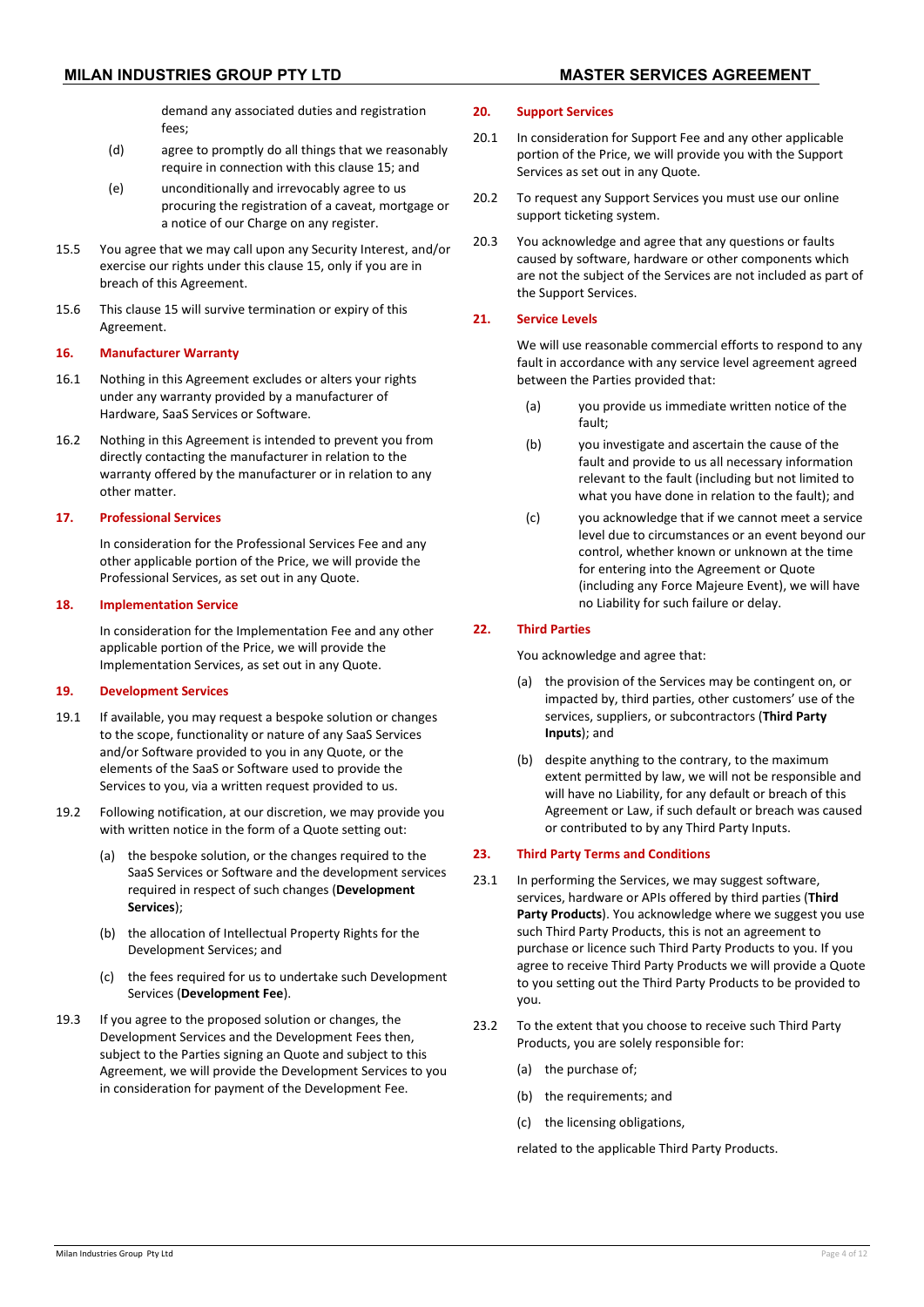# **MILAN INDUSTRIES GROUP PTY LTD MASTER SERVICES AGREEMENT**

- 23.3 It is your responsibility to ensure these requirements are met in order for you to benefit from the specific functionality of the Third Party Products.
- 23.4 If you direct us, and we agree as part of the Services, to set up any Third Party Products for you, you agree that such direction does not affect any of your obligations in clause [23.2.](#page-3-0) You represent, warrant and agree that prior to making any such direction you have read and you agree to any terms and conditions for such Third Party Products and where we accept any such terms and conditions for you when assisting with Third Party Products, we do so solely on your direction and we are in no way advising that such terms and conditions are acceptable to your business or in any way providing legal advice to you.

### <span id="page-4-0"></span>**24. Privacy**

- 24.1 Each Party will at all times comply with the Privacy Act and any other privacy law or privacy regulation applicable to that Party (**Privacy Laws**).
- 24.2 In relation to Customer Data that contains or is Personal Information, we will only use this Customer Data in the manner permitted by this Agreement and Privacy Laws.
- 24.3 You acknowledge and agree that we may need to provide this Customer Data to Third Party Inputs or Third Party Products in the provision of the Services.
- 24.4 You are responsible for the collection, use, storage and otherwise dealing with Personal Information related to your business and all matters relating to the Customer Data.
- 24.5 Without limiting this claus[e 24,](#page-4-0) you may only disclose Personal Information in your control to us, if:
	- (a) you are authorised by Privacy Laws to collect the Personal Information and to use or disclose it in the manner required by this Agreement, including where it is required to be disclosed to any Third Party Inputs or Third Party Products;
	- (b) you have informed the individual to whom the Personal Information relates, that it might be necessary to disclose the Personal Information to third parties; and
	- (c) where any Personal Information is Sensitive Information, you have obtained the specific consent to that disclosure from the individual to whom the Sensitive Information relates.
- <span id="page-4-1"></span>24.6 If we suspect that a Customer Data Incident has occurred, we will, within 30 days of becoming aware that a Customer Data Incident may have occurred, prepare an assessment to determine whether there are reasonable grounds to believe that a Customer Data Incident has occurred, and the costs of such assessment must be paid by you.
- <span id="page-4-2"></span>24.7 Where you suspect that a Customer Data Incident has occurred, we will, within 30 days of receiving notice from you that you suspect that a Customer Data Incident has occurred, prepare an assessment to determine whether there are reasonable grounds to believe that a Customer Data Incident has occurred, and the costs of such assessment must be paid by you.

24.8 If, as a result of our assessments as set out in clause[s 24.6](#page-4-1) or [24.7,](#page-4-2) we believe a Customer Data Incident has occurred that we consider to be notifiable under the Notifiable Data Breaches Scheme, we will notify you of the Customer Data Incident by telephone or email and provide notice to the Office of the Australian Information Commissioner (**OAIC**) of such Customer Data Incident in accordance with the Notifiable Data Breaches Scheme and we will be the sole Party to notify the individuals who are likely to be at risk of serious harm arising from the Customer Data Incident. Alternatively, where we do not have the contact details of affected individuals, we will provide you with a statement to provide to affected individuals.

### **25. Your Obligations**

You agree to:

- (a) comply with this Agreement, our reasonable requests or requirements, and all applicable Laws; and
- (b) provide all assistance, information, documentation, access, facilities, authorities, consents, licences and permissions reasonably necessary to enable us to comply with our obligations under this Agreement or at Law, in a timely manner, including to:
	- (1) permit all members of our Personnel to have reasonable access to your premises and environment for the purposes of supplying the Services, free from harm or risk to health or safety;
	- (2) ensure that we have full and unhindered access to any items of equipment relevant to the Services during business hours or at such other times as agreed between the Parties;
	- (3) permit all members of our Personnel to have access to any reasonable computing, office productivity software tools, telecommunication, email and internet facilities necessary for the purposes of supplying the Services; and
- (c) other than as expressly permitted by this Agreement, not cause or permit any items of the Services to be altered, repaired, serviced or moved except by persons approved by us.

### <span id="page-4-3"></span>**26. Change Requests**

- 26.1 You may request a variation or change to the Services, including the timing for the provision of the Services, by providing written notice (including by email) to us, with details of the variation or change (**Change Request**).
- 26.2 We will not be obliged to comply with a Change Request unless we:
	- (a) accept the Change Request, including any variation to the Price to effect the Change Request (**Price Change**), in writing; and
	- (b) the Price has been adjusted to reflect the Price Change.
- 26.3 If we consider that any instruction or direction from you constitutes a variation, then we will not be obliged to comply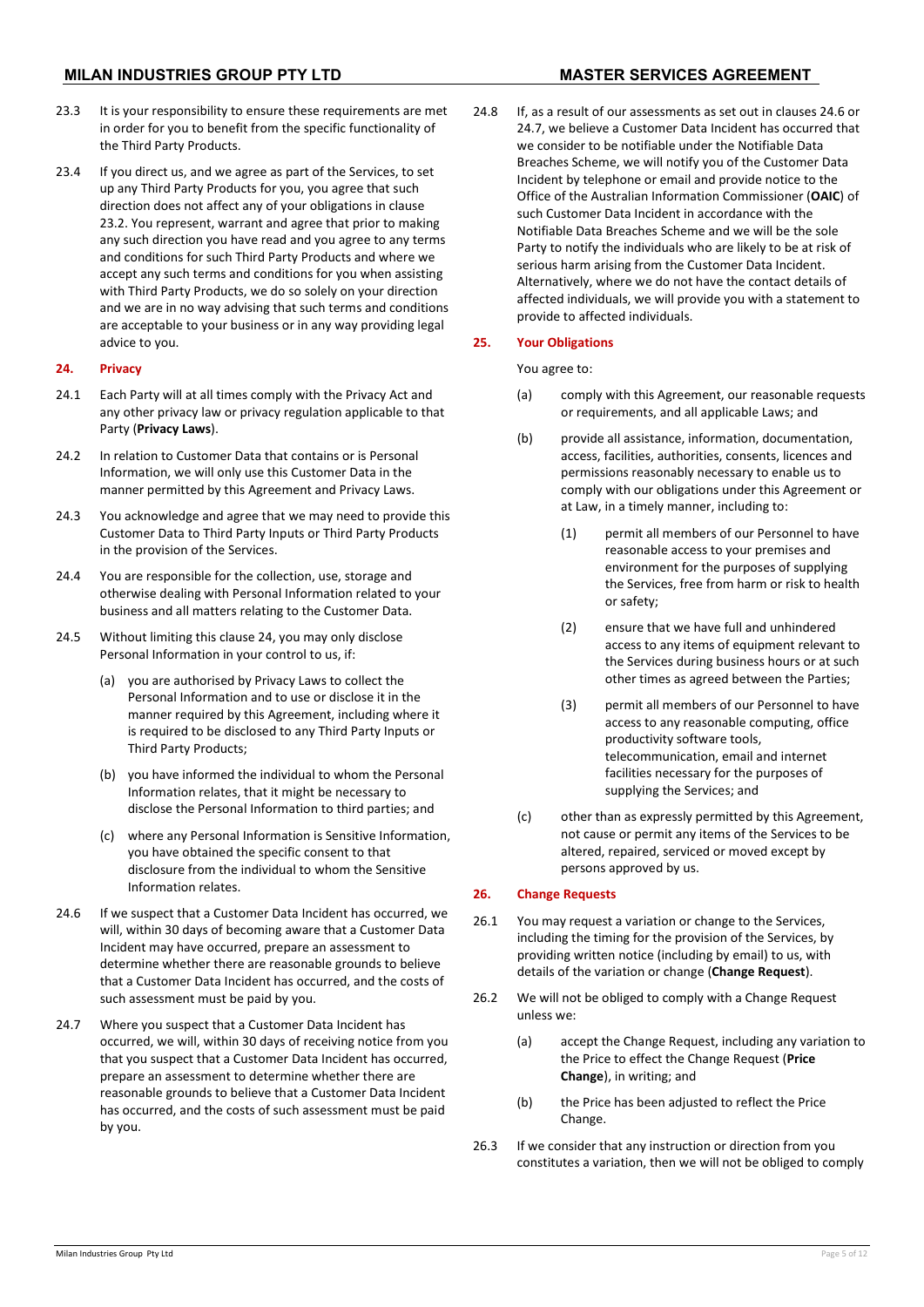# **MILAN INDUSTRIES GROUP PTY LTD MASTER SERVICES AGREEMENT**

#### with such instruction or direction unless a Change Request has been issued and accepted by us, in accordance with this claus[e 26.](#page-4-3)

#### **27. Payment**

- 27.1 You agree to pay us:
	- (a) the Price;
	- (b) all Expenses; and
	- (c) any other amounts payable to us under this Agreement,

in accordance with the Payment Terms.

- 27.2 We will not provide any purchased Hardware to you until the applicable portion of the Price has been received for the purchase Hardware.
- 27.3 If any payment has not been made in accordance with the Payment Terms, we may (at our absolute discretion):
	- (a) immediately cease providing the Services, and recover, as a debt due and immediately payable from you, our additional costs of doing so; and/or
	- (b) charge interest at a rate equal to the Reserve Bank of Australia's cash rate, from time to time, plus 8% per annum, calculated daily and compounding monthly, on any such amounts unpaid after the due date for payment in accordance with the Payment Terms.
- 27.4 Where part of the Price is a fixed-fee, this is based on fair use of the Services to which the fixed-fee relates. Fair use is determined based on the average expected usage of the applicable Services by a similar client. If your use is considered by us to be excessive then additional fees may be charged, with notice to you.
- 27.5 The Price for any Services may be increased by us providing 30 days' written notice to you. If you do not agree to any amendment made to the Price, you may terminate this Agreement by giving us 30 days' notice in writing, in which case, claus[e 36.3](#page-8-0) will apply.

#### **28. Warranties**

- 28.1 We represent, warrant and agree that:
	- (a) we are properly constituted and have the right and authority to enter into this Agreement;
	- (b) we will provide the Services in accordance with all applicable Laws; and
	- (c) we will use reasonable effort to ensure all of our obligations under this Agreement will be carried out:
		- (1) by suitably competent and trained Personnel; and
		- (2) in an efficient and professional manner.
- 28.2 You represent, warrant and agree that:
	- (a) there are no legal restrictions preventing you from entering into this Agreement;

- (b) all information and documentation that you provide to us in connection with this Agreement is true, correct and complete;
- (c) you have not relied on any representations or warranties made by us in relation to the Services (including as to whether the Services are or will be fit or suitable for your particular purposes), unless expressly stipulated in this Agreement;
- (d) the Services are provided to you solely for your benefit and you will not (or you will not attempt to) disclose, or provide access to, our Services to third parties without our prior written consent;
- (e) any information, advice, material, work and services (including the Services) provided by us under this Agreement does not constitute legal, financial, merger, due diligence or risk management advice;
- (f) you will be responsible for the use of any part of the Services, and you must ensure that no person uses any part of the Services:
	- (1) to break any Law or infringe any person's rights (including Intellectual Property Rights);
	- (2) to transmit, publish or communicate material that is defamatory, offensive, abusive, indecent, menacing or unwanted; or
	- (3) in any way that damages, interferes with or interrupts the supply of the Services;
- (g) you are not and have not been the subject of an Insolvency Event;
- (h) if applicable, you hold a valid ABN which has been advised to us; and
- (i) if applicable, you are registered for GST purposes.

# **29. Intellectual Property**

- 29.1 All Intellectual Property in the Services and all Intellectual Property developed, adapted, modified or created by us or our Personnel (including without limitation in connection with this agreement and any machine learning algorithms output from the foregoing) is and will remain owned exclusively by us or our third party service providers.
- 29.2 You agree to grant us a licence to use any Intellectual Property Rights of yours for the purposes of us providing the Services to you.
- 29.3 You must strictly comply with any SaaS Services or Software licence entered into between the Parties and any breach of such licence by you will be deemed to be a material breach of this agreement.
- <span id="page-5-0"></span>29.4 Subject to the you complying with the terms of this Agreement at all times, we grant to you an revocable, nonexclusive, non-transferrable, licence, without the right to sublicense, to use the Services, for the applicable Quote, for the purposes of your business provided that you must not:
	- (a) copy, modify, adapt, translate, create a derivative work of, reverse engineer, reverse assemble, disassemble or decompile the Services or any part of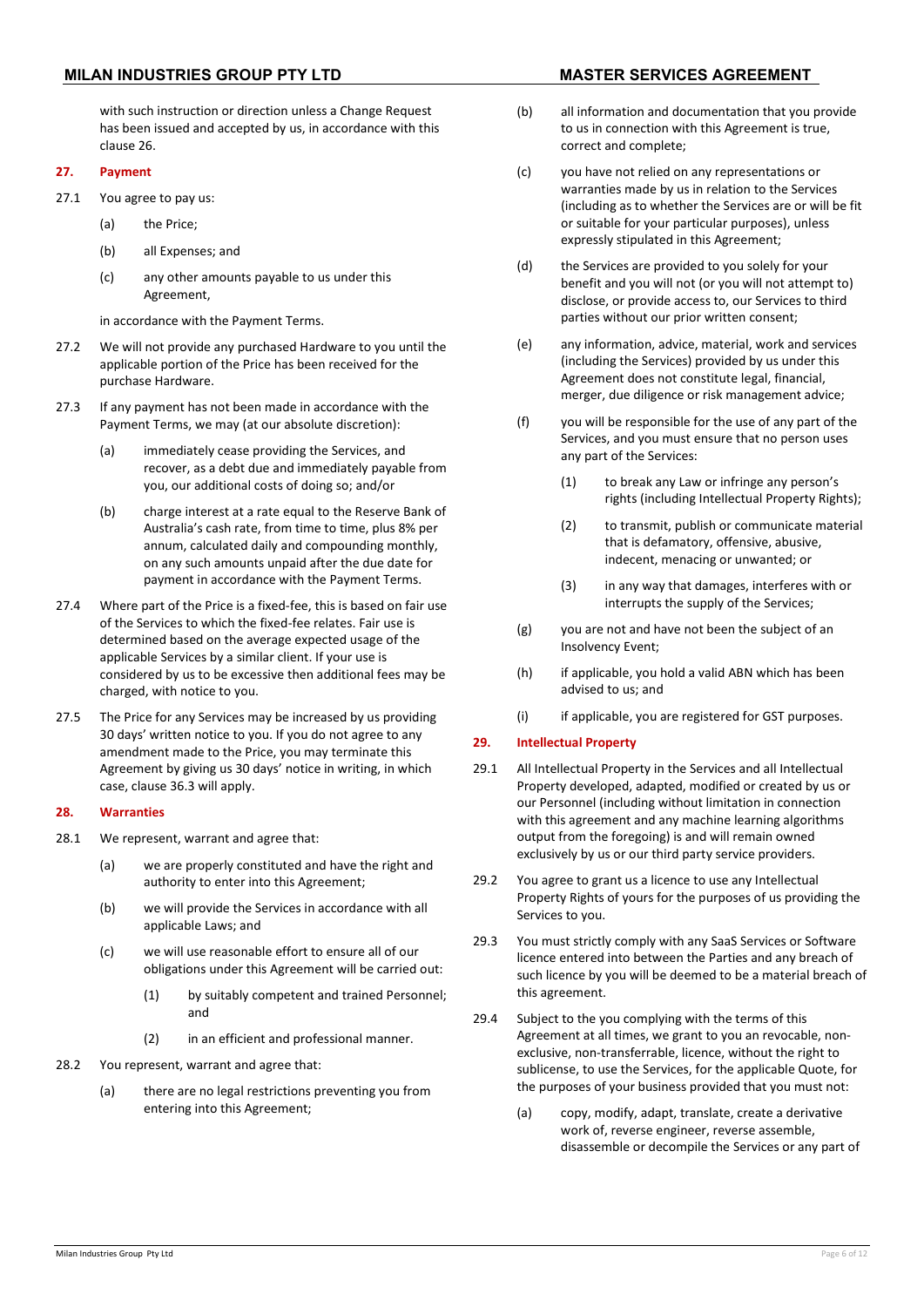the Services or otherwise attempt to discover any part of the source code of the Services;

- (b) use any unauthorised, modified version of the Services, including (without limitation) for the purpose of building similar or competitive software or for the purpose of obtaining unauthorised access to the Services;
- (c) use the Services in a manner that is contrary to any Laws or in violation of any Intellectual Property Rights or privacy rights;
- (d) publish, post, upload or otherwise transmit data that contains any viruses, trojan horses, worms, time bombs, malware, corrupted files or other computer programming routines that are intended to damage, detrimentally interfere with information or property of any person;
- (e) use or knowingly permit the use of any security testing tools in order to probe, scan or attempt to penetrate or ascertain the security of the Services;
- (f) unless authorised under this agreement, use the Services in a web-enabled form for the purposes of third party analysis or view via the internet or other external network access method;
- (g) rent the use of the Services to any third parties;
- (h) take any action that may compromise or jeopardise our Intellectual Property Rights in the Services or otherwise;
- (i) remove or deface any confidentiality, copyright or other proprietary notice placed on the Services;
- (j) make any representations or warranties to any third parties that could be construed as being representations or warranties from us in relation to the Services or any other matter;
- (k) use the Services in any way that involves service bureau use, outsourcing, renting, reselling, sublicensing, concurrent use of a single user login, or time-sharing of the Services; or
- (l) do any other thing in relation to the Services specifically prohibited by us, to you, in writing, as being prohibited.
- 29.5 Subject to claus[e 29.4,](#page-5-0) nothing in this agreement grants to you, or any member of your Personnel, any Intellectual Property Rights.

#### **30. Analytics**

- 30.1 Despite anything to the contrary in this Agreement or elsewhere, we may monitor, analyse and compile information based on and/or related to your use of the Services, in an aggregated and anonymised format (**Analytics**).
- 30.2 We and our licensors own all right, title and interest in and to the Analytics and all related software, technology, documentation and content provided in connection with the Analytics, including all Intellectual Property rights in the foregoing.

#### <span id="page-6-0"></span>**31. Customer Data**

- 31.1 As between you and us:
	- (a) all Customer Data is and remains your property; and
	- (b) you retain any and all rights, title and interest in and to the Customer Data, including all copies, modifications, extensions and derivative works.
- 31.2 You grant us a limited licence to copy, transmit, store and back-up or otherwise access the Customer Data during the Term solely to:
	- (a) supply the Services to you (including to enable you and your Personnel to access and use the Services);
	- (b) diagnose problems with the Services;
	- (c) enhance and otherwise modify the Services; and
	- (d) develop other services, provided we de-identify the Customer Data (including the Analytics), and
	- (e) as reasonably required to perform our obligations under this Agreement.
- 31.3 You must, at all times, ensure the integrity of the Customer Data and that your use of the Customer Data is compliant with all Laws.
- 31.4 You represent and warrant that:
	- (a) you have obtained all necessary rights, releases and permissions to provide all Customer Data to us and to grant the rights granted to us in this Agreement; and
	- (b) the Customer Data (and its transfer to and use by us) as authorised by you, under this Agreement does not violate any Laws (including those relating to export control and electronic communications) or rights of any third party, including any Intellectual Property rights, rights of privacy, or rights of publicity.
- 31.5 We assume no responsibility or Liability for the Customer Data. You are solely responsible for the Customer Data and the consequences of using, disclosing, storing or transmitting it.
- 31.6 This clause [31](#page-6-0) will survive expiry or termination of this Agreement.

#### <span id="page-6-2"></span>**32. Confidential Information**

- <span id="page-6-1"></span>32.1 Each Receiving Party agrees:
	- (a) not to disclose the Confidential Information of the Disclosing Party to any third party;
	- (b) to use all reasonable endeavours to protect the Confidential Information of the Disclosing Party from any unauthorised disclosure; and
	- (c) to only use the Confidential Information of the Disclosing Party for the purposes for which it was disclosed or provided by the Disclosing Party, and not for any other purpose.
- 32.2 The obligations in clause [32.1](#page-6-1) do not apply to Confidential Information that: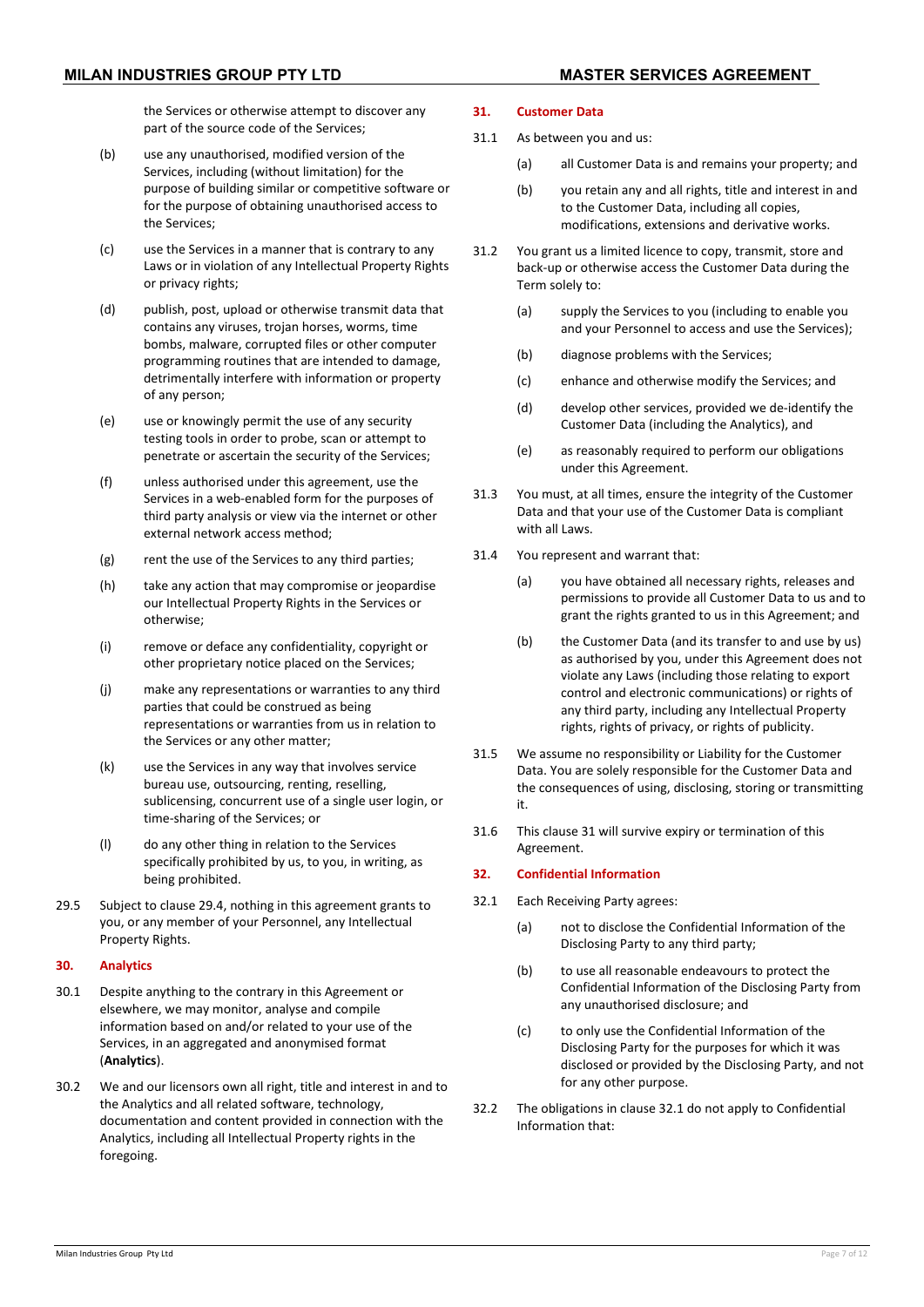- (a) is required to be disclosed in order for the Parties to comply with their obligations under this Agreement;
- (b) is authorised to be disclosed by the Disclosing Party;
- (c) is in the public domain and/or is no longer confidential, except as a result of a breach of this Agreement; or
- (d) must be disclosed by Law or by a regulatory authority, including under subpoena.
- 32.3 Each Party agrees that monetary damages may not be an adequate remedy for a breach of this claus[e 32.](#page-6-2) A Party is entitled to seek an injunction, or any other remedy available at law or in equity, at its discretion, to protect itself from a breach (or continuing breach) of this clause [32.](#page-6-2)
- 32.4 This clause [32](#page-6-2) will survive the termination of this Agreement.

# <span id="page-7-0"></span>**33. Australian Consumer Law**

- 33.1 Certain legislation, including the Australian Consumer Law, and similar consumer protection laws and regulations, may confer you with rights, warranties, guarantees and remedies relating to the provision of the Services by us to you which cannot be excluded, restricted or modified (**Statutory Rights**).
- 33.2 Our goods and services come with guarantees that cannot be excluded under the Australian Consumer Law. For major failures with the services, you are entitled:
	- (a) to cancel this Agreement with us; and
	- (b) to a refund for the unused portion, or to compensation for its reduced value.
- 33.3 You are also entitled to choose a refund or replacement for major failures with goods. If a failure with the goods or a service does not amount to a major failure, you are entitled to have the failure rectified in a reasonable time. If this is not done you are entitled to a refund for the goods and to cancel the contract for the services and obtain a refund of any unused portion. You are also entitled to be compensated for any other reasonably foreseeable loss or damage from a failure in the goods or services.
- 33.4 If the ACL applies to you as a consumer, nothing in this Agreement excludes your Statutory Rights as a consumer under the ACL. You agree that our Liability for the Services provided to an entity defined as a consumer under the ACL is governed solely by the ACL and this Agreement.
- 33.5 Subject to your Statutory Rights, we exclude all express and implied warranties, and all material, work and services (including the Services) are provided to you without warranties of any kind, either express or implied, whether in statute, at Law or on any other basis.
- 33.6 This clause [33](#page-7-0) will survive the termination or expiry of this Agreement.

# <span id="page-7-1"></span>**34. Exclusions to liability**

34.1 Despite anything to the contrary, to the maximum extent permitted by law, we will not be liable for, and you waive and release us from and against, any Liability caused or contributed to by, arising from or connected with:

- (a) your or your Personnel's acts or omissions (including any directions to provide or refrain from providing Services);
- (b) any use or application of the Services (including the Software and Hardware) by a person or entity other than you, or other than as reasonably contemplated by this Agreement;
- (c) any works, services, goods, materials or items which do not form part of the Services (including the Software and Hardware, and as expressed in this Agreement), or which have not been provided by us;
- (d) any relocation, configuration or reconfiguration of any Services (including the Software and Hardware) by you;
- (e) any Third Party Inputs or Third Party Products; or
- (f) any event outside of our reasonable control (including a fault, defect, error or omission in the Computing Environment or Customer Data).
- 34.2 This clause [34](#page-7-1) will survive the termination or expiry of this Agreement.

### <span id="page-7-2"></span>**35. Limitations on liability**

- 35.1 Despite anything to the contrary, to the maximum extent permitted by law:
	- (a) we will not be liable for Consequential Loss;
	- (b) a Party's liability for any Liability under this Agreement will be reduced proportionately to the extent the relevant Liability was caused or contributed to by the acts or omissions of the other Party (or any of its Personnel); and
	- (c) our maximum aggregate Liability arising from or in connection with this Agreement (including the Services or the subject matter of this Agreement) will be limited to, and must not exceed in the aggregate for all claims the total amount of the Price you paid to us (and retained by us) in the 12 month period directly preceding the date on which such Liability arose
- 35.2 This clause [35](#page-7-2) will survive the termination or expiry of this Agreement.

# <span id="page-7-6"></span>**36. Termination**

- <span id="page-7-3"></span>36.1 We may terminate this Agreement Quote, at any time by providing 30 days' written notice to you.
- <span id="page-7-5"></span><span id="page-7-4"></span>36.2 This Agreement or any Quote will terminate immediately upon written notice by:
	- (a) us, if:
		- (1) you (or any of your Personnel) breach any material term of this Agreement;
		- (2) you (or any of your Personnel) breach any provision of this Agreement and that breach has not been remedied within 10 Business Days of being notified by us;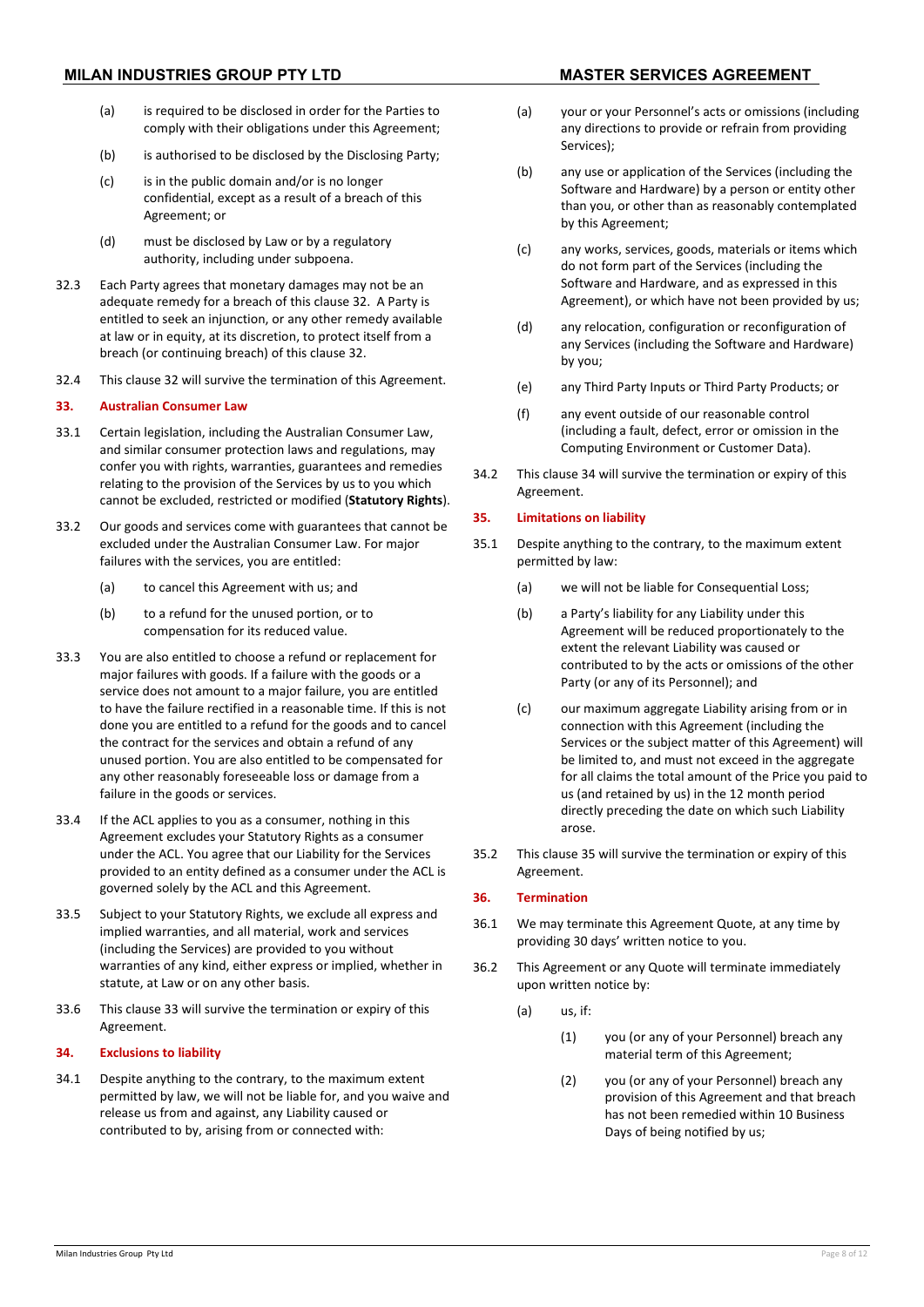- (3) for any other reason outside our control which has the effect of compromising our ability to provide the Services; or
- (4) you are unable to pay your debts as they fall due; and
- <span id="page-8-1"></span>(b) you, if we:
	- (1) are in breach of a material term of this Agreement, and that breach has not been remedied within 60 days of being notified by you; or
	- (2) are unable to pay our debts as they fall due.
- <span id="page-8-0"></span>36.3 Upon expiry or termination of any Quote or this Agreement:
	- (a) we will immediately cease providing the Services under that Quote or this Agreement (as applicable);
	- (b) you agree to pay for all Hardware and Services provided prior to termination, including Hardware and Services which have been provided and have not yet been invoiced to you, and all other amounts due and payable under the expired or terminated Quote or Agreement (as applicable);
	- (c) you agree to promptly return all leased Hardware to us and any failure to return any leased Hardware to us within 30 days of the date of termination or to return the leased Hardware to us in working condition, other than usual wear and tear, will require you pay, as a debt due and immediately payable, to us, our reasonable costs incurred in replacing or repairing the leased Hardware (as applicable);
	- (d) if required, you agree to grant us such rights of access to any premises and environment where the Hardware is located to allow us (or our Personnel) to immediately recover or repossess any Hardware belonging to us;
	- (e) pursuant to clauses  $36.1(a)(1)$  $36.1(a)(1)$  $36.1(a)(1)$  or  $(4)$ , you also agree to pay us our additional costs arising from, or in connection with, such termination;
	- (f) we may agree to provide disengagement services to you, solely at your expense, as quoted to you by us;
	- (g) each Party agrees to, as soon as reasonably practicable, return to the other Party (where possible), or delete or destroy (where not possible to return), any of the other Party's property (including any Confidential Information and Intellectual Property) in relation to the expired or terminated Quote or this Agreement (as applicable); and
	- (h) 1 month after termination, we may at our sole discretion anonymise or delete all Customer Data which we hold or control in relation to the expired or terminated Quote or this Agreement (as applicable).
- 36.4 Unless otherwise agreed between the Parties, if this Agreement expires or is terminated, then any current Quote will also terminate on the date of termination of the Agreement.
- 36.5 We will retain your documents (including copies) as required by law or regulatory requirements. Your express or implied agreement to this Agreement constitutes your authority for us to retain or destroy documents in accordance with the statutory periods, or on expiry or termination of this Agreement.
- 36.6 Termination of this Agreement will not affect any rights or liabilities that a Party has accrued under it.
- 36.7 This clause [36](#page-7-6) will survive the termination or expiry of this Agreement.

### **37. Insurance**

- 37.1 You (and any of your Personnel) are not entitled to the benefit of any accident, third party liability, public liability or indemnity policies of insurance or workers compensation policies that we may hold.
- 37.2 You agree to make your own arrangements to ensure that any insurances required by Law or which are industry standard for the types of activities and functions of your business are affected and maintained throughout the Term.
- 37.3 You agree to provide us with evidence of such arrangements, if requested.
- 37.4 You agree to notify us promptly if for any reason any insurances required by Law are void or expire.

# **38. GST**

- 38.1 If GST is payable on any supply made under this Agreement, the recipient of the supply must pay an amount equal to the GST payable on the supply. That amount must be paid at the same time that the consideration is to be provided under this Agreement and must be paid in addition to the consideration expressed elsewhere in this Agreement, unless it is expressed to be inclusive of GST. The recipient is not required to pay any GST until the supplier issues a tax invoice for the supply.
- 38.2 If an adjustment event arises in respect of any supply made under this Agreement, a corresponding adjustment must be made between the supplier and the recipient in respect of any amount paid by the recipient under this clause, an adjustment note issued if required, and any payments to give effect to the adjustment must be made.
- 38.3 If the recipient is required under this Agreement to pay for or reimburse an expense or outgoing of the supplier, or is required to make a payment under an indemnity in respect of an expense or outgoing of the supplier, the amount to be paid by the recipient is to be reduced by the amount of any input tax credit in respect of that expense or outgoing that the supplier is entitled to.
- 38.4 The terms "adjustment event", "consideration", "GST", "input tax credit", "recipient", "supplier", "supply", "taxable supply" and "tax invoice" each has the meaning which it is given in the *A New Tax System (Goods and Services Tax) Act 1999* (Cth).

# **39. General**

39.1 **Non-solicitation:** You acknowledge that our Personnel are a valuable asset of our business. Accordingly, you agree that during the Term and for 12 months after the Term, you will not, directly or indirectly, knowingly recruit or solicit, employ,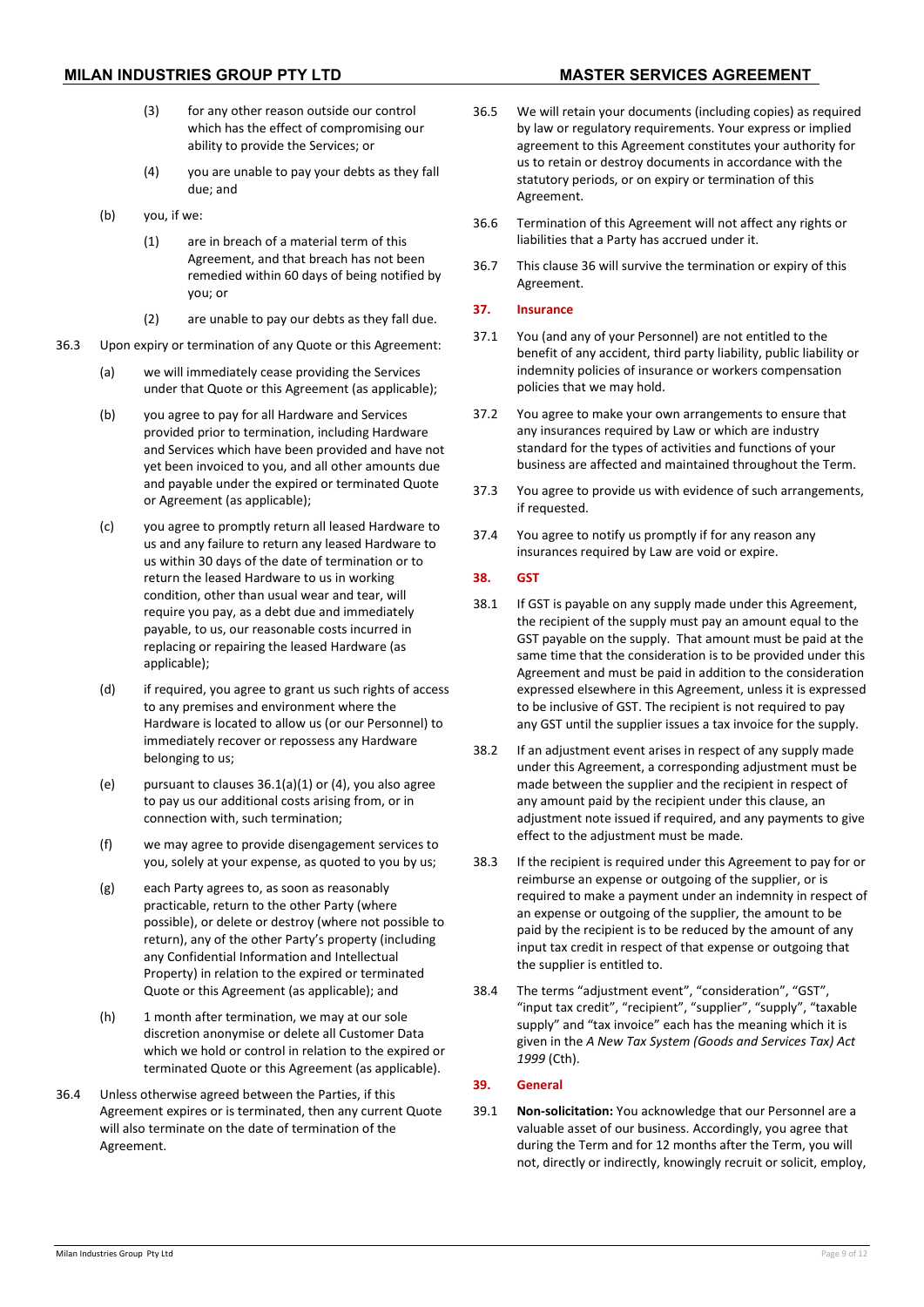engage as a consultant, or otherwise retain, any of our Personnel who are involved in the performance of this Agreement, to work for you or any business which competes with us (unless we provide our express written consent). If you solicit or entice any of our Personnel, as set out above, you must pay to us upon demand, AUD \$20,000 (plus GST) per employee or contractor.

- 39.2 **No Exclusivity:** The Services will be provided to you on a nonexclusive basis.
- 39.3 **Publicity:** You acknowledge and agree that we may publicly announce that we have undertaken work for you, including in website testimonials and in our marketing material. You can opt-out of publicity by contacting us at the email address provided at the beginning of this Agreement.
- 39.4 **Amendment:** You may only amend this Agreement by written instrument executed by the Parties. We may amend this Agreement at any time with written notice to you. If you do not agree to any amendment made to this Agreement, you may terminate this Agreement by giving us 30 days' notice in writing, in which case, claus[e 36.3](#page-8-0) will apply.

### 39.5 **Assignment:**

- (a) You must not assign or deal with the whole or any part of your rights or obligations under this Agreement without our prior written consent (such consent is not to be unreasonably withheld or delayed).
- (b) We may assign, novate or transfer this Agreement, in whole or in part, to:
	- (1) any Milan Industries Group Member at any time without your consent;
	- (2) any third party without your consent as part of any divestiture, corporate restructure or reorganisation of all or part of the business of the Milan Industries Group; and
	- (3) any other third party with your written consent (such consent is not to be unreasonably withheld or delayed).
- (c) You agree to enter into any documentation we require to give effect to the assignment, novation or transfer.
- 39.6 **Counterparts:** This Agreement and any Quote issued under it may be executed in any number of counterparts that together will form one instrument.
- 39.7 **Disputes:** A Party may not commence court proceedings relating to any dispute, controversy or claim arising from, or in connection with, this Agreement (including any question regarding its existence, validity or termination) (**Dispute**) without first meeting with a senior representative of the other Party to seek (in good faith) to resolve the Dispute. If the Parties cannot agree how to resolve the Dispute at that initial meeting, either Party may refer the matter to a mediator. If the Parties cannot agree on who the mediator should be, either Party may ask the Law Institute of Victoria to appoint a mediator. The mediator will decide the time, place and rules for mediation. The Parties agree to attend the mediation in good faith, to seek to resolve the Dispute. The costs of the mediation will be shared equally between the Parties. Nothing in this clause will operate to prevent a Party

from seeking urgent injunctive or equitable relief from a court of appropriate jurisdiction.

- 39.8 **Entire agreement:** This Agreement contains the entire understanding between the Parties, and supersedes all previous discussions, communications, negotiations, understandings, representations, warranties, commitments and agreements, in respect of its subject matter.
- 39.9 **Email:** You agree that we are able to send electronic mail to you and receive electronic mail from you. You release us from any Liability you may have as a result of any unauthorised copying, recording, reading or interference with that document or information after transmission, for any delay or non-delivery of any document or information and for any damage caused to your system or any files by a transfer.
- 39.10 **Entire agreement:** This Agreement contains the entire understanding between the Parties, and supersedes all previous discussions, communications, negotiations, understandings, representations, warranties, commitments and agreements, in respect of its subject matter.
- <span id="page-9-0"></span>39.11 **Force Majeure:** We will not be liable for any delay or failure to perform our obligations under this Agreement if such delay is due to any circumstance beyond our reasonable control (including but not limited to epidemics, pandemics, and Government sanctioned restrictions and orders (including any delay or disruption caused or contributed to by COVID-19), whether known or unknown at the time of entering into this Agreement) (**Force Majeure Event**).
- 39.12 **Governing law:** This Agreement is governed by the laws of Victoria, Australia. Each Party irrevocably and unconditionally submits to the exclusive jurisdiction of the courts operating in Victoria and any courts entitled to hear appeals from those courts and waives any right to object to proceedings being brought in those courts.
- 39.13 **Notices:** Any notice given under this Agreement must be in writing addressed to the relevant address last notified by the recipient to the Parties. Any notice may be sent by standard post or email, and will be deemed to have been served on the expiry of 48 hours in the case of post, or at the time of transmission in the case of transmission by email.
- 39.14 **Online execution:** This Agreement and any Quote issued under it, may be executed by means of such third party online document execution service as we nominate subject to such execution being in accordance with the applicable terms and conditions of that document execution service.
- 39.15 **Relationship of Parties:** This Agreement is not intended to create a partnership, joint venture, employment or agency relationship between the Parties.
- 39.16 **Severance:** If a provision of this Agreement is held to be void, invalid, illegal or unenforceable, that provision is to be read down as narrowly as necessary to allow it to be valid or enforceable, failing which, that provision (or that part of that provision) will be severed from this Agreement without affecting the validity or enforceability of the remainder of that provision or the other provisions in this Agreement.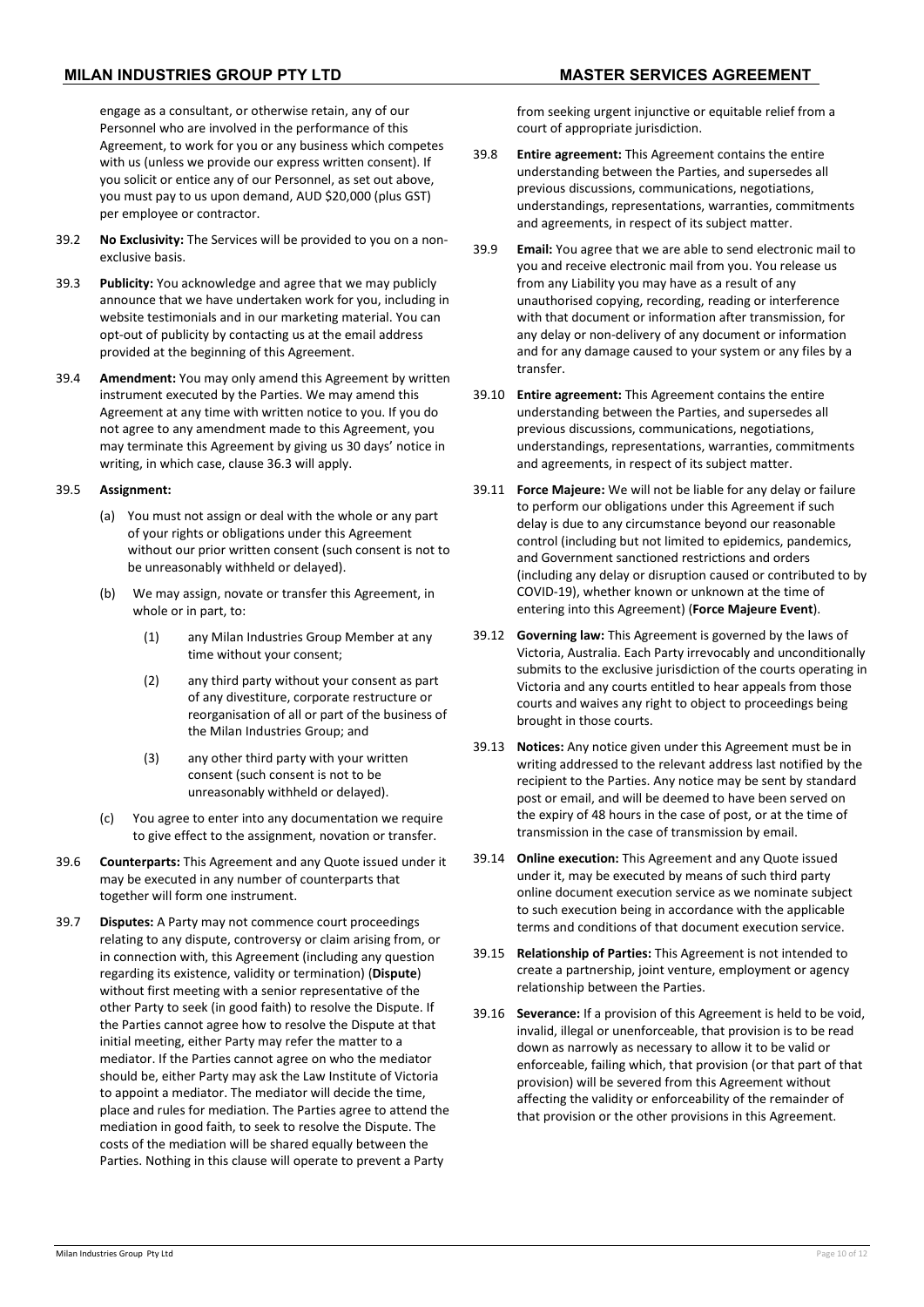# **MILAN INDUSTRIES GROUP PTY LTD MASTER SERVICES AGREEMENT**

#### **40. Definitions**

In this Agreement, unless the context otherwise requires, capitalised terms have the meanings given to them in any Quote, and:

**ACL** or **Australian Consumer Law** means the Australian consumer laws set out in Schedule 2 of the *Competition and Consumer Act* 2010 (Cth), as amended, from time to time.

**Affiliates** means, with respect to any particular entity (**First Entity**), an entity or individual that Controls, is controlled by, or is under common Control with, the First Entity.

**Agreement** means these terms and conditions, any agreed Quote issued under it and any documents attached to, or referred to in, each of them.

**Business Day** means a day on which banks are open for general banking business in Victoria, excluding Saturdays, Sundays and public holidays.

**Computing Environment** means your computing environment including all hardware, software, information technology and telecommunications services and Systems.

**Confidential Information** includes information which:

- (a) is disclosed to the Receiving Party in connection with this Agreement at any time;
- (b) is prepared or produced under or in connection with this Agreement at any time;
- (c) relates to the Disclosing Party's business, assets or affairs; or
- (d) relates to the subject matter of, the terms of and/or any transactions contemplated by this Agreement,

whether or not such information or documentation is reduced to a tangible form or marked in writing as "confidential", and howsoever the Receiving Party receives that information.

**Consequential Loss** includes any consequential loss, indirect loss, real, special or anticipated loss of profit, loss of benefit, loss of revenue, loss of business, loss of goodwill, loss of opportunity, loss of savings, loss of reputation, loss of use and/or loss or corruption of data, whether under statute, contract, equity, tort (including negligence), indemnity or otherwise.

**Control** means the ability to direct the polices or operations of an entity, whether by contract, ownership of equity interests, or otherwise.

**Customer Data** means the information, logos, documents, customer information, Personal Information and other data to which you provide us access, or which is stored by the Services, or generated by the Services as a result of your use of the Services.

**Customer Data Incident** means any actual or suspected (by us):

(a) unauthorised access to, or unauthorised disclosure of, any Personal Information; or

- 
- (b) loss of Personal Information, including where Personal Information is damaged or corrupted so that it becomes unusable,

where, as determined by us, the access or disclosure is likely to result in serious harm to one or more individuals and we have not been able to prevent the likely risk of serious harm with remedial action.

**Delivery Costs** means the costs associated with the delivery or provision of the Hardware, including any insurance, customs, tariffs, duties or other such charges that may apply to the delivery of the Hardware.

**Development Fees** is defined in clause [19.2.](#page-3-1)

**Development Services** is defined in claus[e 19.2.](#page-3-1)

**Disclosing Party** means the party disclosing Confidential Information to the Receiving Party.

**Exclusions** means any services or products specifically excluded from the Services.

**Expenses** means any disbursements, travel costs, accommodation costs and third party costs, reasonably and directly incurred by us or our Personnel for the purpose of the provision of the Services.

**Force Majeure Event** has the meaning given in clause [39.11.](#page-9-0)

**Hardware** means any hardware provided to you as described in any Quote.

**Hardware Fee** means fee for Hardware (whether leased or purchased) as described in any Quote.

**Implementation Fee** means the fee for any Implementation Services as described in any Quote.

**Implementation Service** means (if applicable) the implementation services as described in any Quote, to set up the Services.

**Insolvency Event** means any of the following events or any analogous event:

- (a) a Party disposes of the whole or any part of the Party's assets, operations or business other than in the ordinary course of business;
- (b) a Party ceases, or threatens to cease, carrying on business;
- (c) a Party is unable to pay the Party's debts as the debts fall due;
- (d) any step is taken by a mortgagee to take possession or dispose of the whole or any part of the Party's assets, operations or business;
- (e) any step is taken for a party to enter into any arrangement or compromise with, or assignment for the benefit of, a Party's creditors or any class of a Party's creditors; or
- (f) any step is taken to appoint an administrator, receiver, receiver and manager, trustee, provisional liquidator or liquidator of the whole or any part of a Party's assets, operations or business.